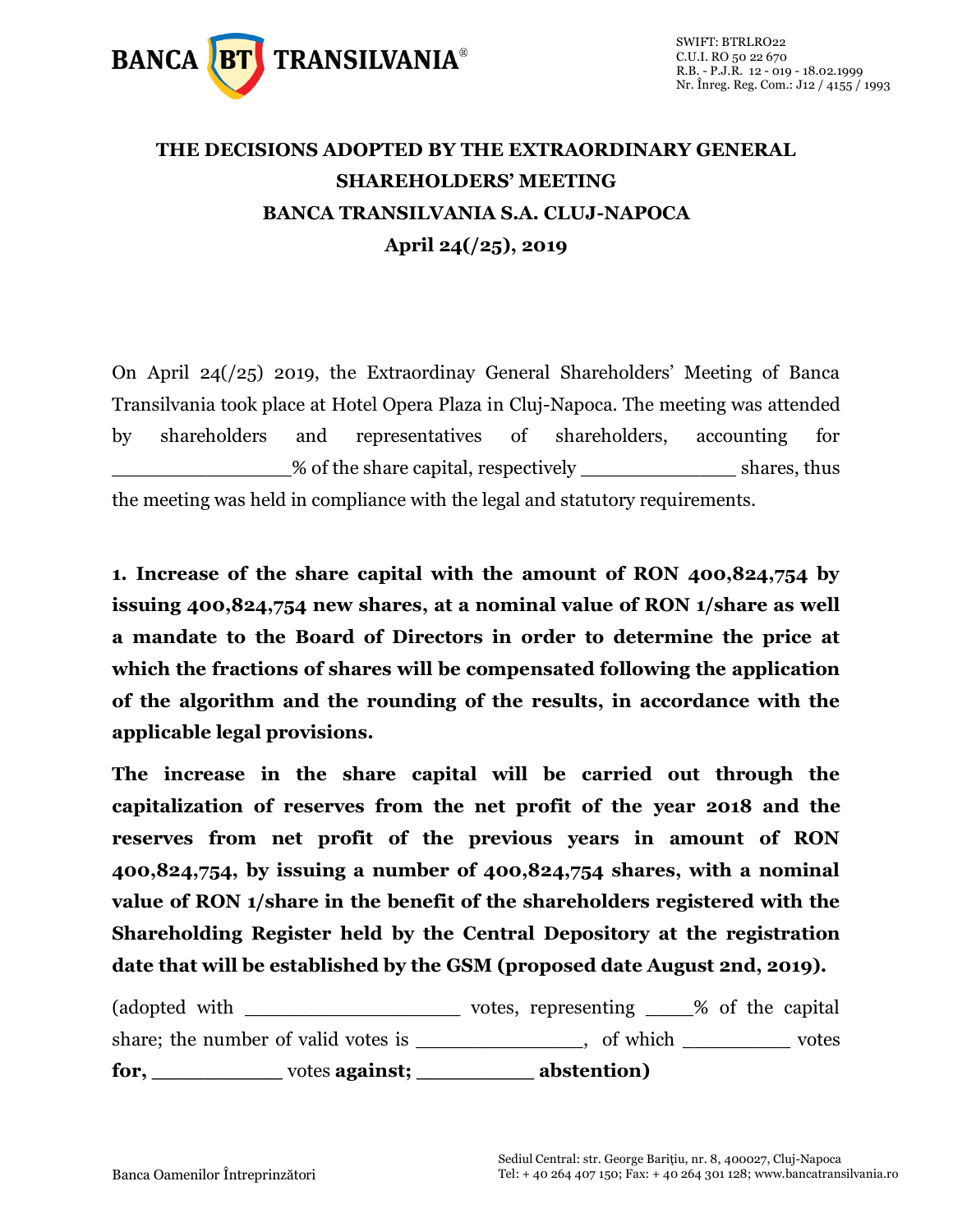

**2. Approval of the share buyback by the Bank, in accordance with the applicable legal provisions, under the following terms and conditions: up to 35,000,000 shares (0,7268% of the total shares included in the share capital) with a nominal value of RON 1/share at a minimum price equal to the market price on BSE at the moment of the buyback and a maximum price of RON 4 for a period of maximum 18 months as of the publishing date of the EGMS resolution in the Official Gazette of Romania, Part IV, part of a stock option plan with the purpose of implementing a remuneration program and a personnel incentive program for a period of at least 3 years as well as the payment of fixed remuneration, and the granting of a mandate for the Board of Directors for the enforcement of this resolution.**

(adopted with \_\_\_\_\_\_\_\_\_\_\_\_\_\_\_\_\_\_\_\_\_\_\_\_\_\_ votes, representing \_\_\_\_\_% of the capital share; the number of valid votes is example the number of valid votes is the state of votes of which  $\sim$ **for, \_\_\_\_\_\_\_\_\_\_** votes **against; \_\_\_\_\_\_\_\_\_ abstention)**

**3. Approval of the date of August 2nd, 2019 as the registration date and of the exdate – August 1st, 2019, for the identification of the shareholders who will benefit from the results of the Extraordinary GMS and to whom the effects of the Extraordinary GMS Decisions are applicable, including but not limited to the identification of the shareholders who will benefit from the shares allocated following the capital increase.**

(adopted with \_\_\_\_\_\_\_\_\_\_\_\_\_\_\_\_\_\_\_\_\_\_\_ votes, representing \_\_\_\_% of the capital share; the number of valid votes is \_\_\_\_\_\_\_\_\_\_\_\_, of which \_\_\_\_\_\_\_\_\_\_ votes **for, \_\_\_\_\_\_\_\_\_\_** votes **against; \_\_\_\_\_\_\_\_\_ abstention)**

**4. Approval of the date of August 5th, 2019 as the payment date for distribution of shares following the share capital increase.**

(adopted with \_\_\_\_\_\_\_\_\_\_\_\_\_\_\_\_\_\_\_\_\_\_\_\_ votes, representing \_\_\_\_% of the capital share; the number of valid votes is \_\_\_\_\_\_\_\_\_\_\_\_\_, of which \_\_\_\_\_\_\_\_\_\_ votes **for, \_\_\_\_\_\_\_\_\_\_** votes **against; \_\_\_\_\_\_\_\_\_ abstention)**